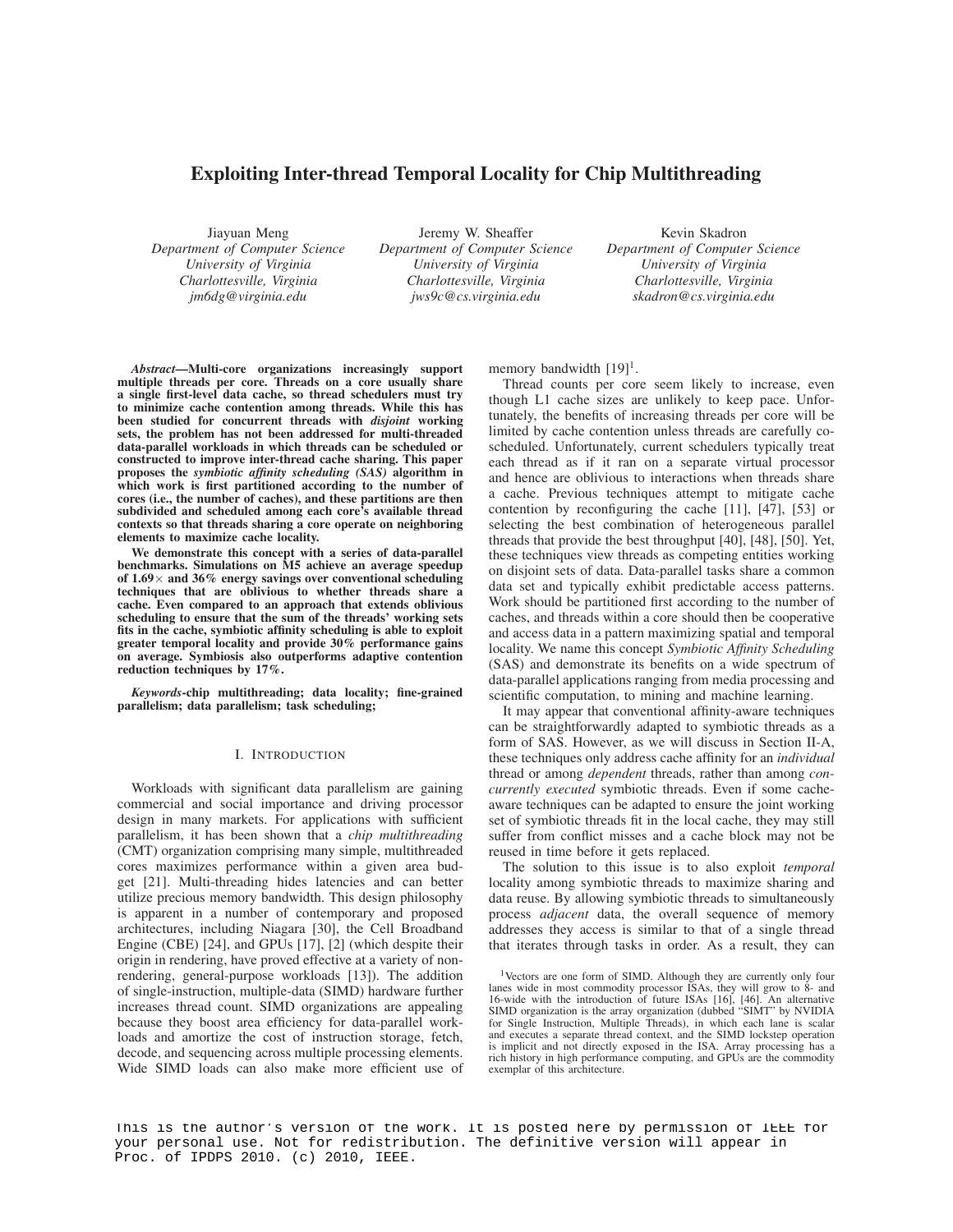achieve parallel performance scaling without sacrificing locality. However, due to run-time dynamics, fine-grained coordination among symbiotic threads is required to ensure inter-thread temporal locality; some data may incur more computation or cache misses than others. In such cases, it is important for symbiotic threads to re-adjust their task<sup>2</sup> distribution so that adjacent data can still be reused in time. Therefore, we propose SAS as a run-time approach with two stages. First, independent tasks are grouped into *blocks* using cache-affinity optimizations based on the layout and capabilities of the cache hierarchy; each block is assigned to an individual core to leverage spatial locality. Secondly, because nearby tasks in the same block are likely to share data for regular access patterns, each core then traverses its block and dispatches *neighboring* tasks to multiple *concurrent* symbiotic threads on the same core to leverage temporal locality.

In SAS, a block of tasks is traversed by a per-core scheduler according to an *affinity graph of independent tasks (AGIT)* as an indicator of locality among tasks. In an AGIT, tasks are represented as vertices and those that share data are connected by undirected edges. For many parallel applications with regular data access patterns, the AGIT may be constructed implicitly without programmer intervention (e.g. the AGIT can be formed into regular meshes, lists or trees according to different data structures and access patterns). Otherwise, AGIT construction would rely on instrumentation.

In this paper, we demonstrate SAS for data-parallel applications whose parallelism is often expressed in nested, parallel for loops. Specifically in this scenario, a task refers to the data-parallel computation scoped within the innermost parallel for loop, where each task can be identified by a particular loop index. The AGIT is implicitly constructed as a multi-dimensional mesh according to the loop space. Conventional tiling or blocking techniques [10], [27], [45] group a set of neighboring tasks into blocks called *tiles* and execute each tile within an individual thread. These techniques are referred to in this paper as *Individual Tiling* (I-tile). Using SAS, we propose *Symbiotic Tiling* (S-tile) that improves inter-thread temporal locality by allowing a tile to be *collaboratively* processed by symbiotic threads; concurrent threads execute neighboring tasks, which are likely to access adjacent data. We compare S-tile to I-tile on a CMT processor with 16 threads per core and a twolevel coherent cache hierarchy. Due to the unavailability of general purpose CMT processors with a high degree of multi-threading, we simulate a set of nine benchmarks selected from Splash2 [54], MineBench [38] and Rodinia [13]. Experiments show that S-tile provides an average speedup of  $1.69\times$  and energy savings of 33% compared to I-tile. Even if I-tile is adapted to assign smaller tiles to each thread so that the aggregate can fit in the L1 cache capacity (I-tile(part)), S-tile still achieves greater locality and 30% performance gains. We also compare S-tile to SOS (Sample,

Optimize, Symbios) scheduling, an adaptive contention reduction technique that reduces the number of active threads when contention is detected; results show S-tile outperforms SOS by 17%.

#### II. BACKGROUND

To avoid cache contention among threads on the same core, we propose to regard threads on the same core as a joint set of work and improve their *joint* cache affinity. We investigate not only *inter-thread spatial locality* where the joint working set of symbiotic threads fits in the cache capacity, but also *inter-thread temporal locality* where threads reuse the same data within a small time interval. In short, for a given partition of the data, both spatial and temporal locality are maximized if threads operate on immediately adjacent data elements, rather than further partitioning the data into disjoint blocks.

There are abundant studies that aim at effectively reordering or distributing computation tasks to maximize memory system throughput. They can be further divided into two complementary categories: techniques that map computation tasks to cores according to cache affinity or data locality, and techniques that reduce contention once tasks have already been mapped to cores. We present a road map of these techniques and study the differences between the proposed technique and the conventional techniques.

### *A. Affinity-Aware Task Scheduling*

Affinity-aware task scheduling can occur during two stages: first, threads are *constructed* as virtually independent cores where each processes a disjoint block of neighboring tasks; and second, threads are *scheduled* on the underlying architecture with a particular order or mapping that optimizes cache-affinity.

*1) Affinity-Aware Thread Construction:* An *individual* thread can be created in a way that maximizes spatial locality by computing a sequence of neighboring tasks that are likely to access adjacent data. For tasks with regular access patterns, *Tiling* or *Blocking* can be employed to partition the workload into consecutive chunks that each map to a thread [10], [20], [22], [23], [27], [29], [31], [36], [42], [45] When data accesses are irregular, the underlying system can still reorder independent sections of code according to userinstrumented address hints that indicate data locality among code sections [41] or runtime discovery.

These techniques improve data locality within an individual thread. Nevertheless, when multiple threads share the same cache, their working sets do not necessarily overlap, and their joint data-accesses are likely scattered, leading to a higher possibility of conflict and capacity misses. Even if some cache-aware techniques may adapt to multi-threaded cores by subdividing a data partition that fits in the cache capacity among symbiotic threads, they still suffer from a lack of inter-thread temporal locality. For temporal locality within a thread, a cache block may have to persist in the cache for a long time to be reused again. On the other hand, for reuse across threads, if the cache block can be simultaneously reused by multiple threads (our approach), its risk of being replaced before fully reused becomes lower.

<sup>2</sup>We refer to a set of dynamic instructions that have to be executed sequentially as a *task*, and it often corresponds to the code section in the innermost parallel loop.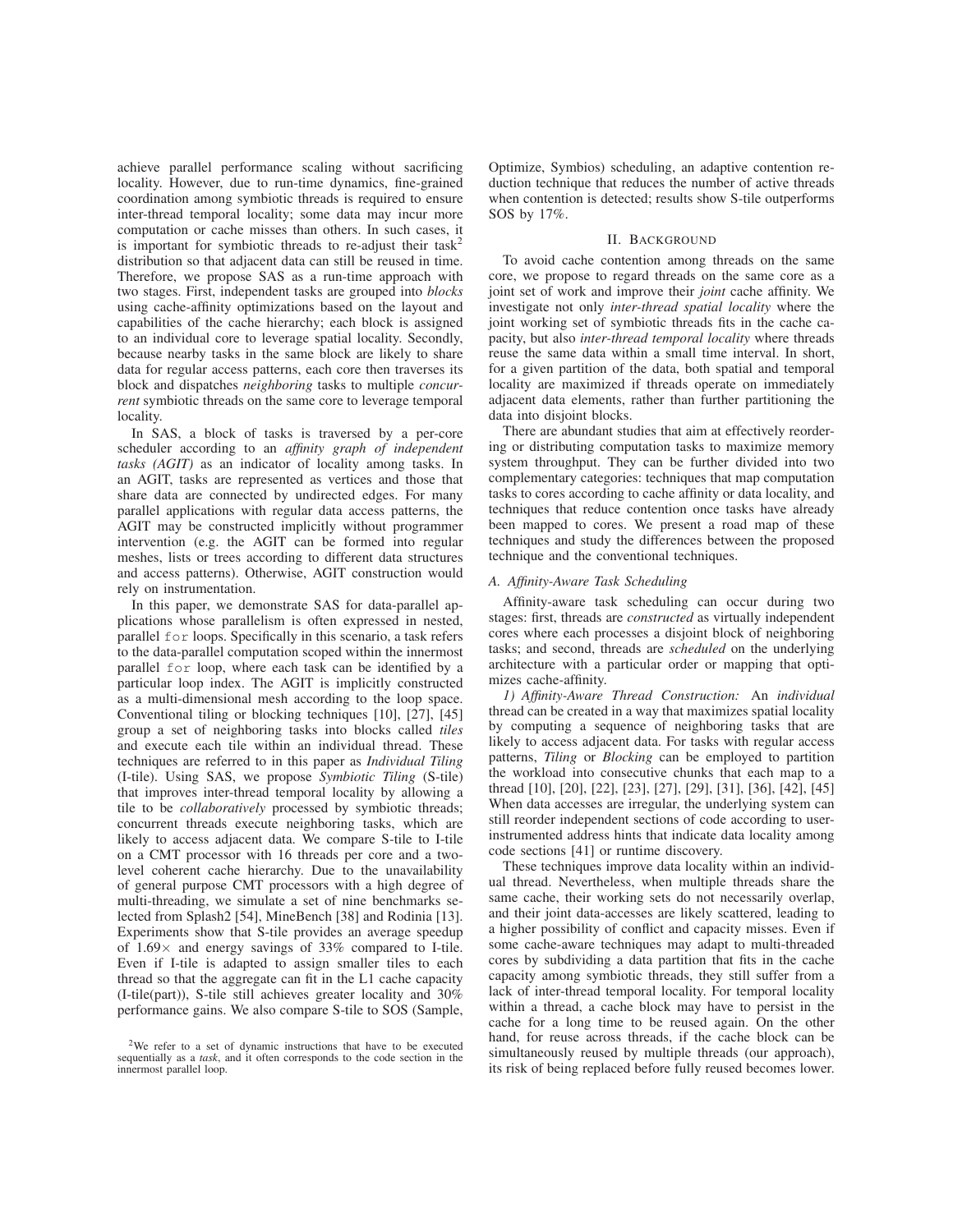This observation is justified in Section VI by comparing the performance of two techniques (i.e. I-tile(part) and S-tile).

*2) Affinity-aware Thread Scheduling:* Once threads are created, there are several approaches to improve cache affinity:

- An *individual* thread is scheduled on the core where it has run previously to reuse remaining data in the private cache [52].
- An *individual* thread migrates closer to the cache or memory from which it frequently requests data [12], [28], [35].
- *Dependent* threads are scheduled on the same core to save data communication [6], [7], [14], [49].

These scheduling techniques are based on the history about where threads have executed or the knowledge of data dependency among threads, neither of which indicate affinity between concurrent threads sharing data, a challenge raised when data-parallel applications run on multi-threaded cores.

*3) Affinity-aware Workload Partitioning:* While the above techniques improve data locality either within a thread or among dependent threads, there is limited work in improving affinity among *concurrent* symbiotic threads, an issue raised by multi-threaded cores. Lo *et al.* proposed a workload partitioning technique that subdivides a page of data among concurrent threads on the same core to minimize TLB footprints [33]. However, such static approaches cannot be easily adapted to reduce cache footprints, which requires a more fine-grained orchestration between threads. A more detailed discussion can be found in Section III-A. One adaptation of this technique to reduce cache footprints is to further divide a data partition that fits in the cache capacity among concurrent threads. We refer to it as *I-tile(part)* and Section VI shows that it is inferior to S-tile.

# *B. Contention Reduction among Threads*

Once threads are created and mapped to cores, it may occur that some storage resources may be shared among multiple threads. These resources include the shared lastlevel cache, private caches and TLBs. There are two main approaches to reduce such contention:

- Only a few threads are selected from a pool of threads whose joint working set minimizes cache contention [40], [48], [50], [57].
- Shared storage can be dynamically partitioned among threads according to their distinct demands [11], [47], [53].

These techniques are mostly intended for heterogeneous threads with different demands in cache capacity or associativity. While they are able to prevent cache thrashing and optimize cache throughput, they do not address data reuse among threads that would further improve the computational throughput. Because only the overall performance is dynamically profiled, these techniques are not aware of data access patterns among concurrent threads and are not able to improve inter-thread data sharing.

Nevertheless, contention reduction techniques can serve as complementary optimizations to cache sharing; there can be severe contention even if data is intensively reused

among threads. We study the impact of these techniques in Section VI with I-tile(SOS) and S-tile(SOS).

#### *C. Fine-grained Parallelism and Vector Processing*

The trends for deeply multi-threaded cores to support finegrained parallelism can be observed from Niagara [30], the Cell Broadband Engine (CBE) [24], and graphics processors such as NVIDIA's Tesla [17] that are sometimes used for general purposed computation. While hardware support has been proposed to assist fast dispatching of fine-trained tasks [32], we are not aware of any prior technique that aims to automatically improve affinity among concurrent, finegrained tasks, even in the newest OpenMP specification [8].

Vector processing may appear similar to our proposed technique; "threads" are grouped into vectors and the need to access data in vector-sized chunks forces the programmer to build affinity among threads in the same vector. Vector processors may have multiple, vector-width threads so that the core can switch among them to hide memory latency, however, there is nothing to force the programmer to assign neighboring tasks to threads in different vectors, which requires an understanding of the data access patterns for each vector. Our proposed technique accomplishes this at runtime without burdening the programmer or compiler. Compared to CUDA [39], whose abstraction of the explicitly-managed, per-block shared memory requires the programmer to manually manage data affinity at a greater effort, our technique works with implicitly managed caches, and it automatically schedules fine-grained tasks with inter-thread data affinity at runtime.

# III. SYMBIOTIC AFFINITY SCHEDULING FOR DATA-PARALLELISM

We first introduce some common concepts about tiling. An example is then used to illustrate the conceptual benefits of our technique.

#### *A. Tiling for Symbiotic Threads*

Tiling targets data-parallel applications with nested, parallel for loops. An <sup>N</sup> level nested parallel for loop intuitively defines an N-dimensional grid of loop indices. An innermost iteration corresponds to a parallel *task*, which is associated with a particular loop index. A *tile* is a block of tasks that associates with a block of contiguous loop indices. Given regular data access patterns, a tile demonstrates good internal data locality. Conventionally, a tile is assigned to an *individual* thread, and because each thread is assumed to run on a separate processor with its own cache, the only locality is intra-thread data locality. These techniques are referred to in this paper as individual tiling (I-tile) and are widely used in parallel programming models such as OpenMP [18] and TBB [15].

Sadly, I-tile does not address the temporal locality of data accesses among symbiotic threads; even if two threads on the same core are assigned neighboring tiles that have bordering tasks, the amount of data-sharing is negligible compared to threads' overall working set. In addition, because threads in I-tile traverse tiles independently, neighboring tasks belonging to different tiles are seldom executed close in time to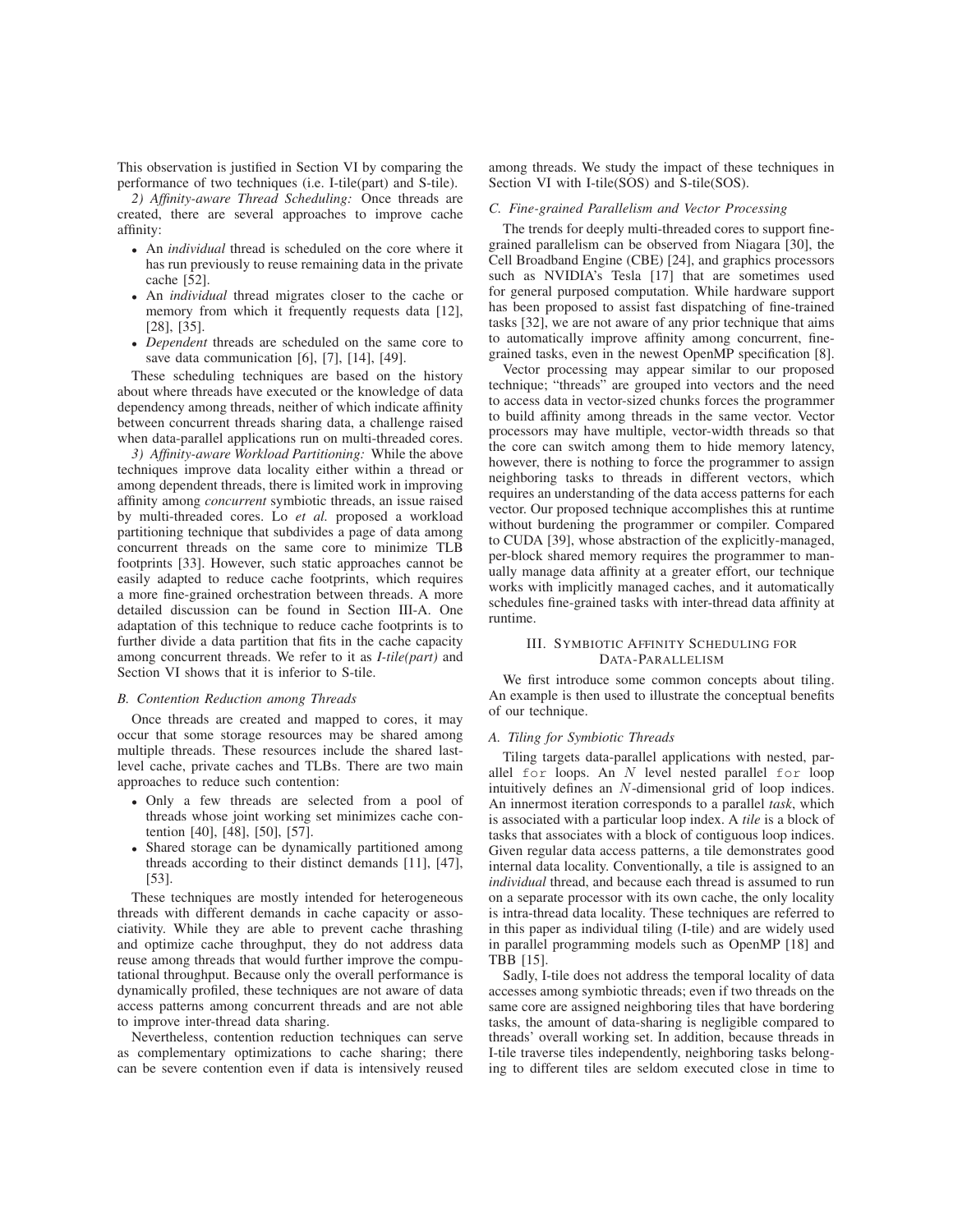

Figure 1: Comparing I-tile and S-tile in the context of HotSpot. (a) Pseudocode of HotSpot (b) I-tile: the nested parallel loop is partitioned into smaller tiles, each maps to an available *thread context*. Symbiotic threads work on distinct, scattered data, risking uneven cache-set usage and conflict misses. (c) S-tile: the nested parallel loop is partitioned into larger tiles, each maps to a *D-cache*. Symbiotic threads work on neighboring tasks with data locality. (d) D-cache misses as a function of number of threads per core on a quad core system.

reuse data. It may also appear that I-tile can be adapted to symbiotic threads by creating smaller partitions so that the sum of all the working sets of all threads on the same core will fit in the cache. However, it is very difficult for such an approach to cope with conflict misses, as we will show in Section VI with I-tile(part).

We propose *symbiotic* tiling (S-tile) that performs tiling according to the number of D-caches rather than the number of threads and dispatches data sharing tasks to concurrent threads. Because tasks with neighboring loop indices are more likely to share data given regular access patterns, the conceptual AGIT corresponding to the nested, parallel for loop can be simply regarded as a multi-dimensional mesh defined according to the lower bound, upper bound, and stride in each dimension of the tile. The AGIT is then traversed by symbiotic threads in a round robin fashion to ensure threads execute neighboring tasks.

It may appear that S-tile can be achieved by static analysis: tasks can be distributed to symbiotic threads in a cyclic way, similar to what Lo *et al.* proposed in cyclic scheduling where a page of data is distributed cyclicly among simultaneous threads in order to reduce TLB footprints [33]. However, reuse of cache blocks, rather than pages, is more sensitive to run-time dynamics; threads with unbalanced workloads, due to control flow or memory latency, may fall behind, and static approaches fail to re-align their task assignment. These fall-behind threads may not able to reuse cache blocks in time. Threads may fall behind even in SIMD cores — although threads in the same SIMD group are synchronized with their tasks are aligned, there are usually multiple SIMD groups on the same core, and threads in different SIMD groups may execute asynchronously for latency hiding purposes. In addition, static scheduling in a

cyclic way requires knowledge of cache capacity and tile size, which either varies in different processors or may not be known until runtime. This leads to high complexity and poor portability. Given all of these factors, we implement our solution as a user-level, runtime library.

# *B. Case Study: HotSpot*

HotSpot [25] is a thermal simulator that estimates processor temperature based on block layout and performance measurement in architectural simulation. It is a member of the structured grid dwarf [4], in which computation can be regionally divided into sub-blocks with high spatial locality. Structured grid applications are at the core of many scientific computations. Other notable examples include Lattice Boltzmann hydrodynamics [43] and Cactus [3].

Figure 1a shows a simplified 2-D version of HotSpot's code. In each iteration, a task gathers five neighboring elements on a 2-D grid to produce a new value. Assuming data array is row-major, the 5 neighboring elements are scattered in three D-cache blocks.

When HotSpot is parallelized using I-tile, it queries for the number of existing thread contexts and tiles its parallel loop accordingly. As Figure 1b illustrates, on an example parallel system with four 4-way multithreaded cores, sixteen  $256 \times 256$  tiles are created to operate over a  $1024 \times 1024$ grid to match the number of *hardware thread contexts*. Each thread then executes a distinct tile. Since tiles have minimally overlapping working sets, there is hardly any cache sharing among threads on the same core. Concurrent tasks executing over the same D-cache request 20 elements scattered among 12 D-cache blocks.

S-tile, on the other hand, partitions the same parallel nested loop into four  $512 \times 512$  tiles to match the number of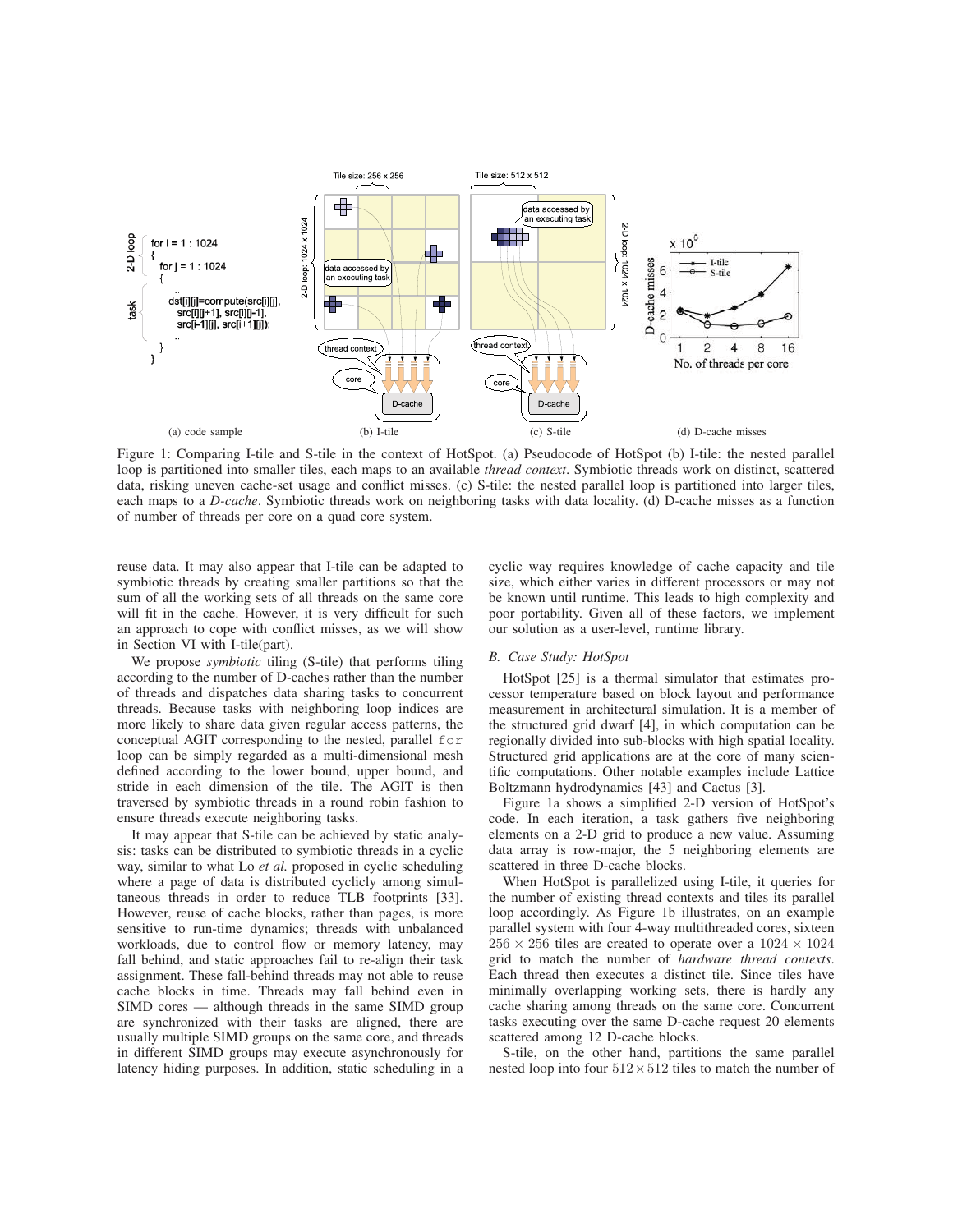*D-caches*. In our example of a four-core CMT, each tile is then assigned to a core with four threads sharing the same cache. Consecutive, *neighboring* tasks in the same tile are then dispatched to concurrent threads. As Figure 1c shows, concurrent neighboring tasks reuse adjacent data in a short span of time; in fact, at the same time in the case of SIMD access. As a whole, our example requests only 14 elements scattered in three D-cache blocks, assuming each D-cache block is 32 B and can host up to eight elements in a row. In this way, S-tile's L1 cache footprint is similar to that of a single threaded core! Although it may seem that I-tile can achieve the same data locality by only activating one thread per core, this would lose all the benefits of multithreading. This comparison is further evaluated in Section VI-A.

As a result, we show in Figure 1d that as we increase the number of threads per core together with D-cache associativity from one to 16, HotSpot experiences dramatic increases in D-cache misses with I-tile because of D-cache contention. On the contrary, the number of D-cache misses remains relatively constant with S-tile. I-tile(part) helps, but because each thread works on disjoint tiles—even though these tiles were sized to try to fit in the cache—run time dynamics can lead to contention that S-tile does not suffer. The reduced D-cache contention leads to better speedup and energy efficiency, as will be shown in Section VI.

# IV. IMPLEMENTATION

Due to the lack of commercialized systems with many general purpose cores that have a high degree of multithreading, we simulated our benchmarks on MV5, an event-driven, cycle-accurate multicore simulator based on M5 [37], [5]. Since TBB [15] and OpenMP [8] programs use the Pthread library, which does not execute properly in system emulation mode, we implemented a user-level runtime threading library supporting basic operations required for a split-join threading model. A nested, parallel for loop is abstracted as a generic C++ class whose member function can be derived to encapsulate code sections within the innermost loop. This member function computes an individual task given a particular loop index. When instantiated with loop boundaries and strides, the C++ object invokes the threading library which partitions the loop, schedules and executes all the tasks. Figure 2 gives an example of how our threading API transforms a parallel for loop. Such an API is not new, and there are existing techniques that can automatically extract boundaries and strides of a parallel for loop such as employed by OpenMP [8]. Given appropriate compiler support or code transformation, our runtime technique can work with with existing APIs without modifying applications' source code; our threading API is only designed to mimic the programming interface in existing parallel APIs in our simulation. Benchmarks are all cross-compiled to the Alpha ISA using gcc 4.1.0.

Internally, the run-time library interprets the upper bounds, lower bounds, and strides of nested parallel for loops. The run-time library then creates a monitor thread that executes on a randomly chosen core. The monitor thread in turn spawns threads on all available hardware thread contexts and then acts as the *centralized tile scheduler*, which is

responsible for constructing the AGIT and partitioning the loop according to either I-tile or S-tile.

The AGIT for regularly strided, parallel for loops is a two dimensional array with three rows, each representing the upper bounds, and lower bounds, and strides in all levels of the nested loop. It is allocated in the heap of the monitor thread, and the cost in the memory space is negligible  $(N$  words, where  $N$  is the number of levels in the nested loop. Note  $N$  does not increase with a larger input size). The monitor thread is only activated during the sequential phase right before the parallel phase. After it partitions the loop space and distributes the tiles, it is suspended with its context switched out. The amount of work it performs does not scale with the input size and is small compared to the actual tasks performed by the parallel threads. For heterogeneous architectures, the monitor thread can run on a latency-oriented out-of-order core, while other parallel threads run on a set of throughput-oriented cores.

In I-tile, the centralized tile scheduler evenly partitions the loop according to *the number of hardware thread contexts*. Tiles are represented concisely by their boundaries and strides, and are stored in a shared memory structure. On each core, an individual thread repeatedly checks a flag to see whether a new tile is available, and acquires the tile if so. It then computes the tile by repeatedly calling the function representing the innermost loop within the tile boundary.

In S-tile, the centralized tile scheduler evenly partitions the loop according to *the number of cores*. Each multithreaded core has one of its threads accept the tile in a manner similar to I-tile. This thread then acts as the *percore task scheduler*. It first allocates queues for storing loop indices for *each* thread on that core. It then iterates through the tile; instead of computing tasks, it only generates loop indices which are then pushed into the pre-allocated queues in a round robin fashion. Afterwards, threads on the same core, including the per-core task scheduler, fetch loop indices from their associated queues and execute tasks in parallel. As a result, multiple threads do not compete for the same task queue. The per-core task scheduler keeps filling a queue that is nearly empty. A thread will be busy waiting once it finds its queue empty.

The runtime library in S-tile effectively dispatches finegrained tasks to symbiotic threads; hardware support for fine-grained parallelism, such as that proposed by Kumar *et al.* [32], is helpful but not necessary for three reasons. First, overhead in the operating system is negligible because everything takes place at user-level except for creating the initial threads. Secondly, dispatching a task is as simple as copying the next loop index from a queue and calling the function representing the innermost loop. Finally, it usually takes the per-core task scheduler fewer than 10 instructions to advance to the next loop index and buffer it. Therefore it does not create noticeable overhead since each task usually takes hundreds or thousands of instructions to execute. By manually experimenting with the run-time overhead, we found that a latency of 10 cycles in scheduling each task yields an average performance overhead of 0.7%. Note that some of the computational latency resulting from task scheduling can be hidden due to the overlap of memory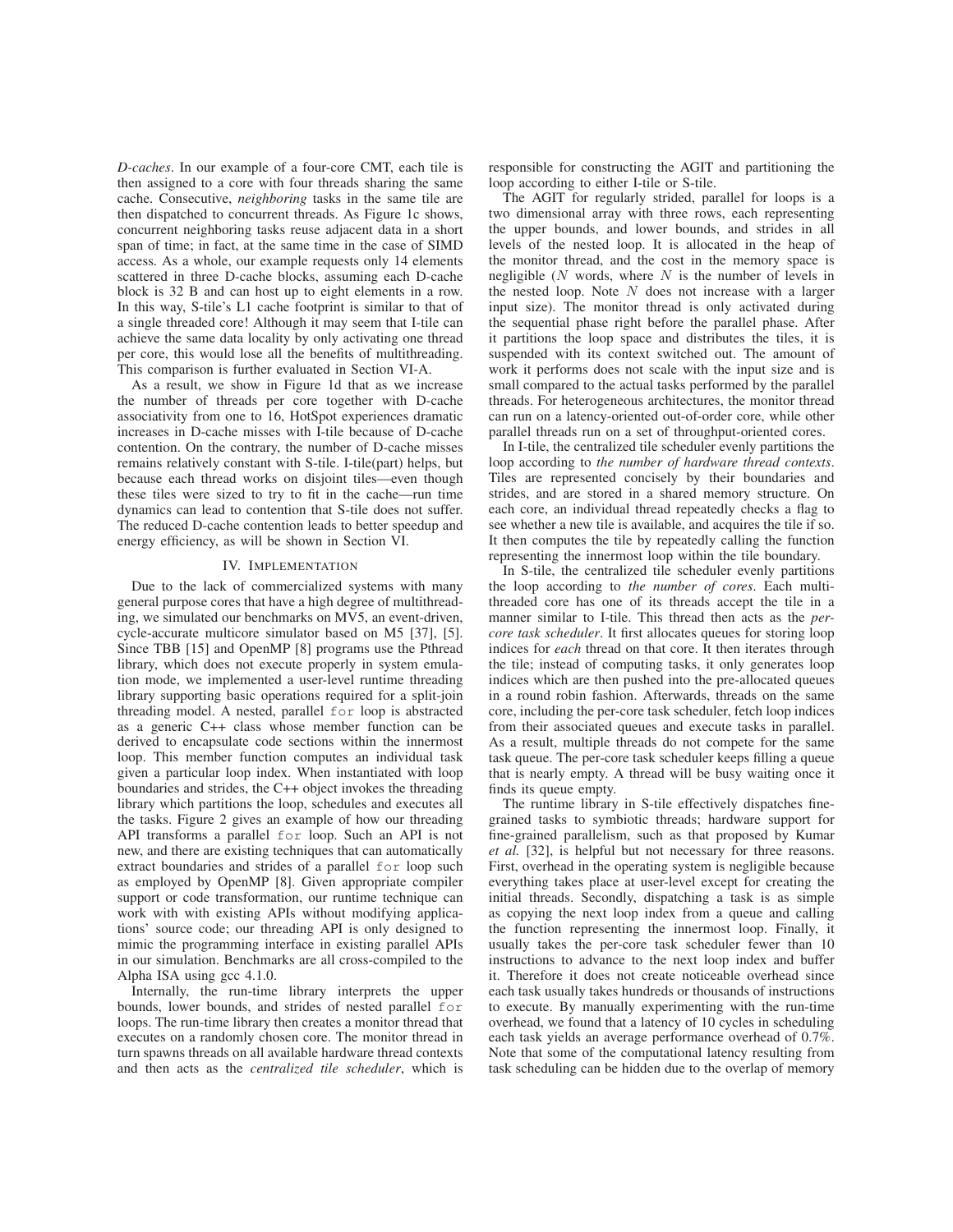

(a) Conventional code with a parallel for loop.

class Parallel2D float \*\*src, \*\*dst; void task(int i, int j) dst[i][j]=compute(src[i][j], src[i][j+1], src[i][j-1], src[i-1][j], src[i+1][j]); }  $\mathcal{E}$ Main() Parallel2D myLoop(src, dst); myLoop.execute(0, 60, 2, 0, 80, 2);  $\mathcal{E}$ (b) The expression of a parallel for loop in our threading API

Figure 2: Representation of a parallel for loop.

accesses. However, if tasks are only a few cycles long, the overhead in the run-time may still be significant. In such cases, a hardware task scheduler can be used instead. We have modeled it using a Virtex-II Pro XC2VP30 FPGA [55]. The hardware implementation requires an equivalent gate count of 3117, while even a simplest, single-threaded inorder core would still take at least tens of thousands of gates (35K gates for a 32-bit LEON2 processor compliant with the SPARC V8 architecture [1]). The hardware implementation is able to generate a loop index every cycle at 1.0 GHz.

#### *A. Over-Decomposition and Load Balancing*

Workloads are *always* balanced among symbiotic threads because the per-core task scheduler keeps filling the queues of loop indices, and any idle thread can fetch a new task from its queue. Under most circumstances, tiles are similar in size with similar amounts of computation, and workloads among cores are balanced as well. Therefore, the number of tiles by default equals the number of cores in S-tile. However, in the case of those applications that may have unbalanced workloads among tiles, programmers can overdecompose the parallel loop into smaller tiles with a larger quantity than the number of cores [31]. Load-balancing is then achieved by having idle cores fetch remaining tiles. Over-decomposition is not used when generating the results

presented in Section VI.

# V. METHODOLOGY

Our simulations model multi-threaded cores that operate over coherent cache hierarchies, resembling those found in Niagara [30], Larrabee [46], and Fermi []. Our core model can host hundreds of thread contexts. With such a degree of multi-threading, a deeply pipelined, out-of-order core may be neither area nor energy efficient. Instead, SIMT (Single Instruction, Multiple Threads) is more common for highly multi-threaded cores, and therefore we base our experiments upon SIMT modeling. SIMT cores group multiple scalar threads into SIMD batches that operate under a common instruction sequencer. Different from traditional SIMD structures based on vectorization, SIMT is formed by multiple scalar threads that maintain their own registers and they may follow different control flows. These properties entitle the processor to accommodate SPMD (Single Program, Multiple Data). SIMT is now used in commodity graphics processors such as NVIDIA's Tesla [17]. It is used not only for graphics but also for a wide range of general purpose applications [13]. While our evaluation focuses on SIMT, the principles of SAS and symbiotic tiling apply to multithreaded cores of any width. To explore the applicability of symbiotic tiling on cores with various SIMD widths and multithreading depths, e.g. Niagara or Larrabee, we scale the SIMT width from one to eight in Section VI-A.

### *A. Modeling and Configuration*

We model cache latency using Cacti [51]. Pullini *et al.* [44] provide the basis for our interconnect latency modeling. The per-thread IPC (instructions-per-cycle) is assumed to be one except for memory references, which are modeled faithfully through the memory hierarchy (although we do not model memory controller reordering effects). Cores switch SIMT groups in zero cycles upon a cache access by pointing to another set of register files, as commodity GPUs do [17].

The on-chip memory system has a two level hierarchy. Each core has a private I-cache and a private D-cache. Dcaches are banked to cater to the bandwidth demands of multiple thread contexts. A thread context can access any D-cache bank. If bank conflicts occur, memory requests are serialized and a one cycle queuing overhead is charged; the queuing overhead is much smaller than the hit latency because we assume requests can be pipelined. I-caches are not banked because only one instruction is fetched every cycle for an entire SIMT group. All L1 caches share the L2 cache through a crossbar. The L2 cache is inclusive and can hold more than twice as much data as all of the L1 caches combined. Caches are physically indexed and physically tagged. We employ the MESI directory-based coherence protocol. Table I summarizes the main system parameters.

Energy is modeled in four parts. We use Cacti 4.2 [51] to calculate dynamic energy for reads and writes as well as the leakage power of the caches. We estimate the energy consumption of the cores using Wattch [9]. The pipeline energy is divided into seven parts including fetch and decode, integer ALUs, floating point ALUs, register files, result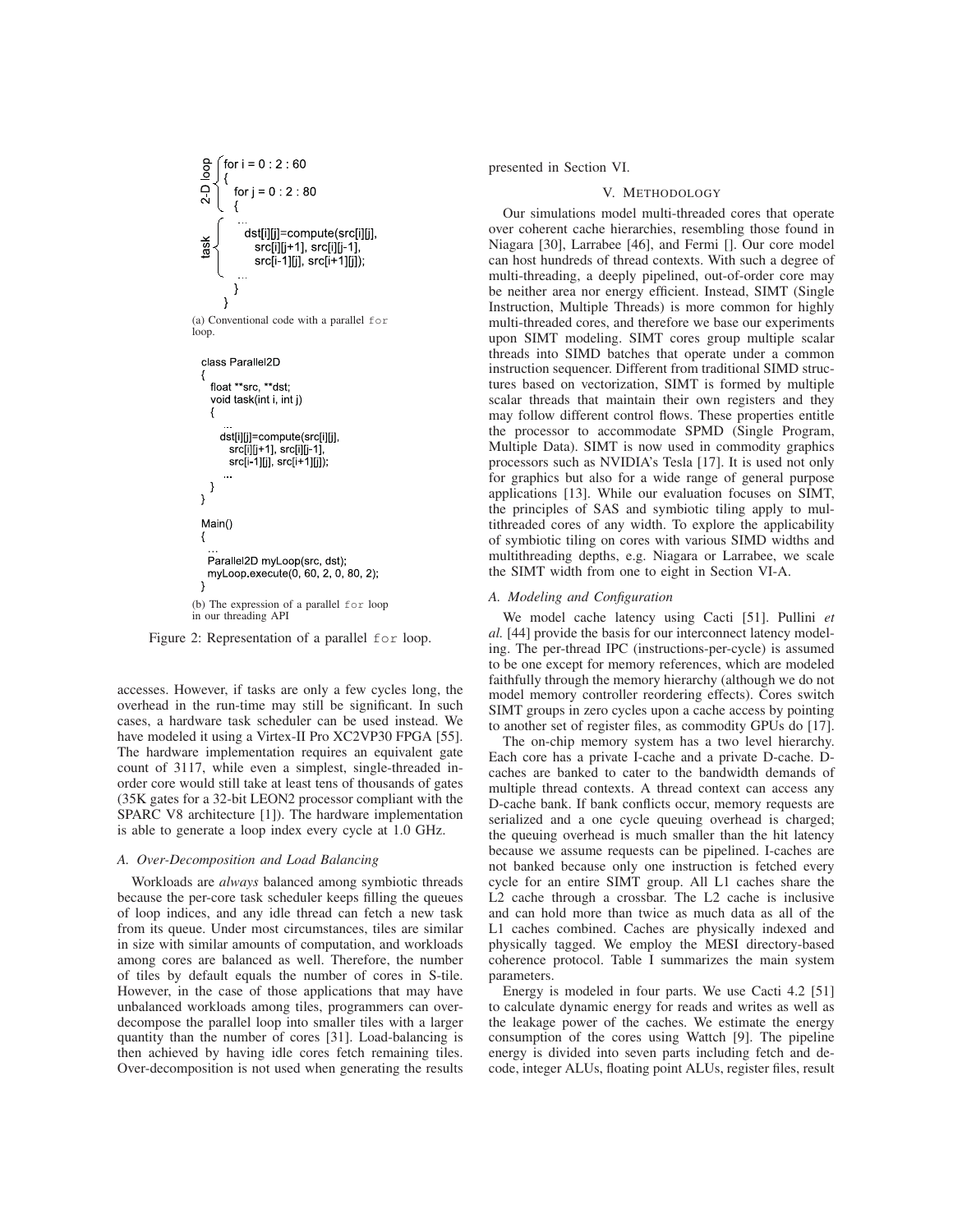| Tech. Node           | $65 \text{ nm}$                                 |  |  |
|----------------------|-------------------------------------------------|--|--|
| Cores                | Alpha ISA, 1.0 GHz, 0.9V Vdd. in-order.         |  |  |
|                      | 16-way multithreaded:                           |  |  |
|                      | two SIMT groups of width eight                  |  |  |
| L1 Caches            | physically indexed, physically tagged           |  |  |
|                      | 16 KB I-cache and 16 KB D-cache, 32 B line size |  |  |
|                      | 16-way associative, 16 MSHRs, write-back        |  |  |
|                      | 3 cycle hit latency, 4 banks, LRU               |  |  |
| L <sub>2</sub> Cache | physically indexed, physically tagged           |  |  |
|                      | 16-way associative, 128 B line size, 16 banks   |  |  |
|                      | 1024 KB, LRU, 32 cycle hit latency, write-back  |  |  |
|                      | 64 MSHRs, $\leq 8$ pending requests each        |  |  |
| Interconnect         | crossbar, 300 MHz, 57 GB/s                      |  |  |
| Memory Bus           | 266 MHz, 16 GB/s                                |  |  |
| Memory               | 50 ns access latency                            |  |  |

Table I: Default system configuration

bus, clock and leakage. Dynamic energy is accumulated each time a unit is accessed. Energy in crossbar's switches and routers are also modeled after the work of Pullini *et al.* [44], and we assume the physical memory consumes 220 nJ per access [26]. We neglect refresh power.

#### *B. Benchmarks*

We select a set of parallel benchmarks from several benchmark suites. Our primary objective is to obtain representative data-parallel applications with distinct data access and communication patterns. To maintain manageable simulation times, the input size is carefully chosen so that it assigns sufficient work to each core and the overall working set is larger than the capacity of the L2 cache size. This is large enough, since our technique mainly addresses L1 cache misses. We have tried some experiments with larger input sizes and the speedups stayed almost the same. Table II summarizes our selected benchmarks, including the dominant application behavior.

|               | <b>Benchmark Description</b>                               |  |  |  |
|---------------|------------------------------------------------------------|--|--|--|
| <b>FFT</b>    | Fast Fourier Transform (Splash2 [54])                      |  |  |  |
|               | Spectral methods. Butterfly computation                    |  |  |  |
|               | Input: a 1-D array of 32,768 $(2^{15})$ numbers            |  |  |  |
| Filter        | Edge Detection of an Input Image                           |  |  |  |
|               | Convolution. Gathering a $3 \times 3$ neighborhood         |  |  |  |
|               | Input: a gray scale image of size $500 \times 500$         |  |  |  |
| HotSpot       | Thermal Simulation (Rodinia [13])                          |  |  |  |
|               | Iterative partial differential equation solver             |  |  |  |
|               | Input: a $300 \times 300$ 2-D grid, 100 iterations         |  |  |  |
| LU            | LU Decomposition (Splash2 [54]). Dense linear algebra      |  |  |  |
|               | Alternating row-major and column-major computation         |  |  |  |
|               | Input: a $300 \times 300$ matrix                           |  |  |  |
| Merge         | Merge Sort. Element aggregation and reordering             |  |  |  |
|               | Input: a 1-D array of 300,000 integers                     |  |  |  |
| $N-W$         | Needleman-Wunsch DNA alignment (Rodinia [13]).             |  |  |  |
|               | Dynamic programming: Updating matrix with                  |  |  |  |
|               | a diagonal wavefront                                       |  |  |  |
|               | Input: a 2-D array of size $512 \times 512$                |  |  |  |
| Short         | Winning Path Search for Chess. Dynamic programming.        |  |  |  |
|               | Neighborhood calculation based on the previous row         |  |  |  |
|               | Input: 6 steps each with 150,000 choices                   |  |  |  |
| <b>KMeans</b> | Unsupervised Classification (MineBench [38]). Map-Reduce.  |  |  |  |
|               | Distance aggregation. Input: 10,000 points in a 20-D space |  |  |  |
| <b>SVM</b>    | Supervised Learning (MineBench [38])                       |  |  |  |
|               | Support vector machine's kernel computation.               |  |  |  |
|               | Input: 1,024 vectors with a 20-D space                     |  |  |  |

Table II: Simulated benchmarks with descriptions and input sizes.



Figure 3: Speedup vs. Number of threads per core, measured on four cores each with two SIMT groups except for the case with one thread per core. D-cache associativity equals the number of threads. Speedup is normalized to single-threaded execution.

| Configuration  | SAS | Adaptive       | Cache-aware    |
|----------------|-----|----------------|----------------|
|                |     | No. of Threads | Data Partition |
| I-tile         |     |                |                |
| $I-tile(SOS)$  |     |                |                |
| $I-tile(part)$ |     |                |                |
| S-tile         |     |                |                |
| S-tile(SOS)    |     |                |                |

Table III: Different partitioning and scheduling combinations

#### VI. EVALUATION

We use I-tile as a baseline and compare its performance to S-tile. Two other implementations, adapted from conventional techniques, are also compared: I-tile(part) subdivides a data partition that fits the cache capacity among symbiotic threads; I-tile(SOS) is named after *Sample, Optimize, Symbios* (SOS) scheduling that selects an appropriate set of threads to reduce cache contention [48]. In our adaptation, SOS first experiments with different SIMT widths and then chooses the one that yields the best throughput—wider SIMT execution increases parallelism but also increases cache contention. The optimal SIMT width can be equal to or less than the available *pipeline width* (i.e. the number of SIMD lanes) provided by the hardware. SOS can be applied to S-tile as well as a complementary technique, and we name it S-tile(SOS). Table III summarizes the combinations of partitioning and scheduling techniques that we study.

To take into account the run-time dynamics, the performance of each configuration is presented as the mean of the outputs from five simulations. Within each simulation we randomly assign tiles to threads (in I-tile systems) or cores (in S-tile systems). For simulation results belonging to the same configuration, the coefficient of variation for executed cycles usually falls below 1%.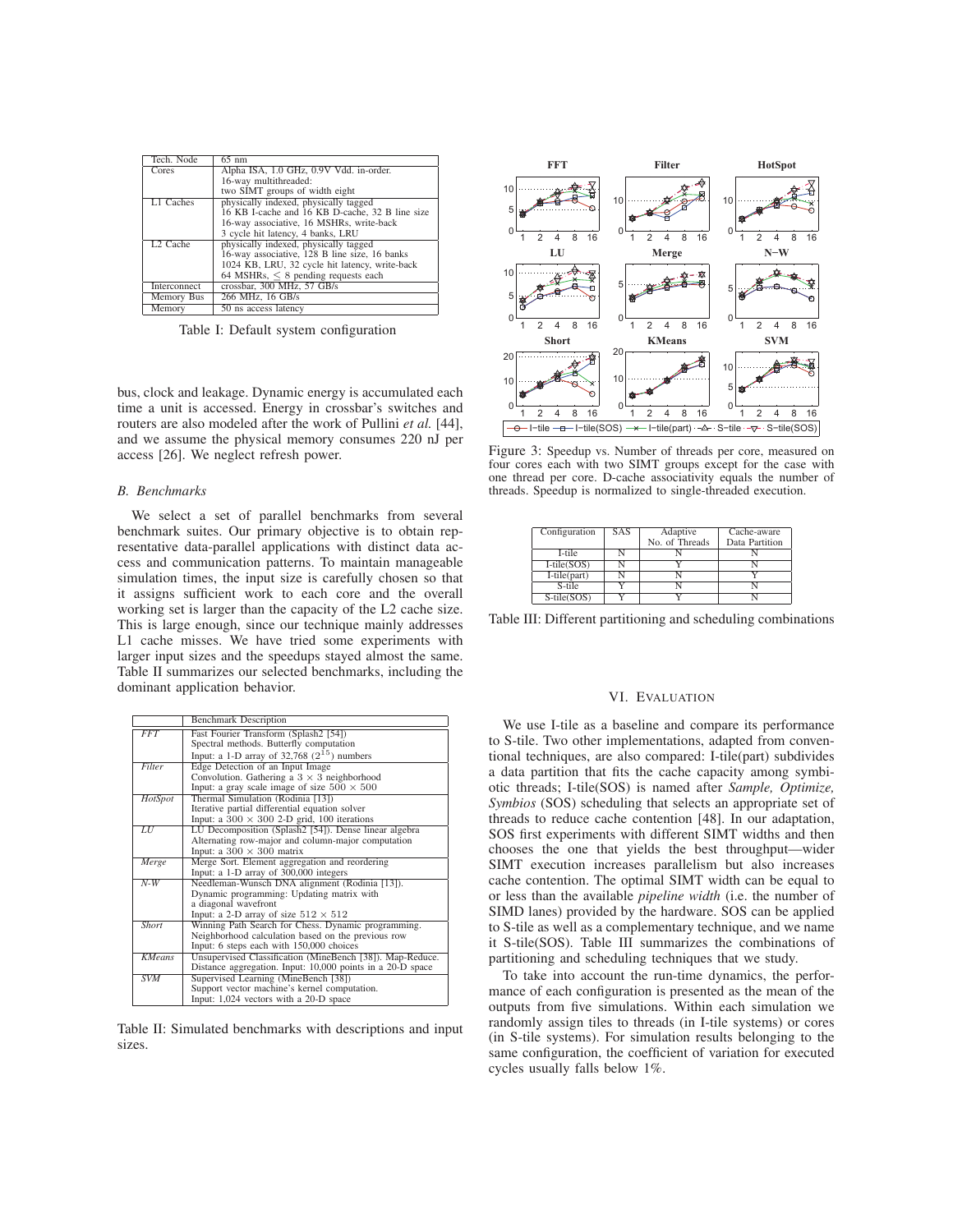

Figure 4: The average number of reuses for D-cache blocks. Data are measured with four cores each with two SIMT groups of width eight. The D-cache associativity is 16.

# *A. Performance Speedup*

To compare the overall performance scalability for the five systems, we increase the number of threads per core from 1 to 16. Experiments are conducted on a simulated four-core CMT. Within each core, execution switches among active threads or thread groups to hide memory latency (except of course when only one thread context is available). Switching among threads costs zero cycles.

As Figure 3 shows, for two, four, eight and 16 threads, the average speedup of S-tile over I-tile is  $1.08 \times$ ,  $1.25 \times$ ,  $1.43 \times$ , and 1.69×, respectively. Not surprisingly, S-tile is more beneficial to *high-dimensional access patterns* — strided accesses resulting from tasks nested in multilevel parallel loops (FFT, Filter, HotSpot, LU) or tasks that gather and scatter high-dimensional data (Filter, HotSpot, LU, N-W, Short). Tasks in these applications involve scatter or gather memory addresses with large strides, leading to less locality. Cache conflicts are more likely to happen and therefore exploiting cache affinity becomes more critical. This phenomenon is more evident in Figure 4 where D-cache misses and reuses are characterized; S-tile improves data reuse significantly in those workloads.

Although I-tile(SOS) is able to improve I-tile's performance to some extent, or to degrade more gracefully, it does not achieve as much performance gain as S-tile does alone; different from I-tile(SOS), S-tile reduces cache contention without decreasing SIMT pipeline utilization. I-tile(SOS) may also fail to adapt to runtime phase changes, and its performance may even degrade. In general, S-tile outperforms I-tile(SOS) by 31% on an 8-way CMT and 17% on a 16-way CMT.

On the other hand, Figure 3 shows that S-tile(SOS) performs similarly to S-tile, however, SOS may benefit Stile where computational resources are extremely limited, as we will show in Figure 5. In such cases, S-tile and SOS can serve as complementary techniques; while S-tile improves cache sharing extensively, SOS reduces cache contention when necessary.

#### *B. Data Reuse and Contention Reduction*

Figure 4 shows S-tile's drastic improvement in data reuse. While I-tile(part) is able to improve cache reuse as well, its improvement falls far behind that of S-tile in many benchmarks due to the lack of temporal locality. As a result, cache blocks are more likely to be replaced before they are reused again. Compared to I-tile(part), S-tile brings additional performance gains of 13% on an 8-way CMT and 30% on a 16-way CMT, as illustrated in Figure 3.

The effect of improved cache sharing is reflected on conflict and capacity misses. The D-cache associativity is varied from four-way associative to fully associative and the resulting performance is compared in Figure 5a. As soon as the D-cache associativity increases to the number of symbiotic threads, S-tile's performance dramatically improves and reaches optimal, leaving I-tile behind. The performance gain with fully associative caches shows that S-tile saves capacity misses as well. On the other hand, while I-tile(part) reduces capacity misses in the case of fully associative caches, it suffers from conflict misses more than S-tile.

Cache sharing also leads to better storage utilization, and D-cache size is much less of a scaling bottleneck in Stile than in I-tile. We compare the performance of I-tile and S-tile by varying the D-cache size from 4 KB to 128 KB. Results are shown in Figure 5b. With the exception of KMeans and SVM, all benchmarks show that I-tile's performance drops more drastically than S-tile's when we shrink the D-cache size. S-tile's reduced demand on D-cache size also indicates that the same D-cache can host more thread contexts in S-tile than in I-tile.

S-tile's improvement in storage utilization also leads to area efficiency and power savings. Several workloads show that S-tile's performance achieved at a D-cache size of 8 KB or 16 KB is similar to, or sometimes even better than, I-tile's with 128 KB D-caches. Using Cacti [51] to model the area cost, we show that a decrease in D-cache size from 128 KB to 8 KB saves 1.89 mm<sup>2</sup> for a system with 4 cores. On a system with 8 cores, this saving can account for another in-order core! In addition, several techniques provide opportunities to power down some cache segments [34], [56]. In fact, seven out of eight cache segments can be powered down with a 128 KB cache in S-tile to achieve the same performance as in I-tile.

#### *C. Scalability through Reduced L1 D-cache Footprints*

S-tile achieves more scalable performance because it is able to accommodate a larger number of symbiotic threads with little increase in D-cache footprints. We breakdown D-cache misses into first misses (i.e. misses that allocate MSHRs and send data requests to the lower level caches) and secondary misses (i.e. misses captured by MSHRs whose requests have already been sent to the lower level storage). We focus on the comparison of first misses since secondary misses are not part of the critical loop of memory accesses.

Figure 6 shows the number of D-cache first misses when the number of symbiotic threads increases for both I-tile and S-tile. With more threads per core, I-tile often experiences an explosion of D-cache first misses caused by contention,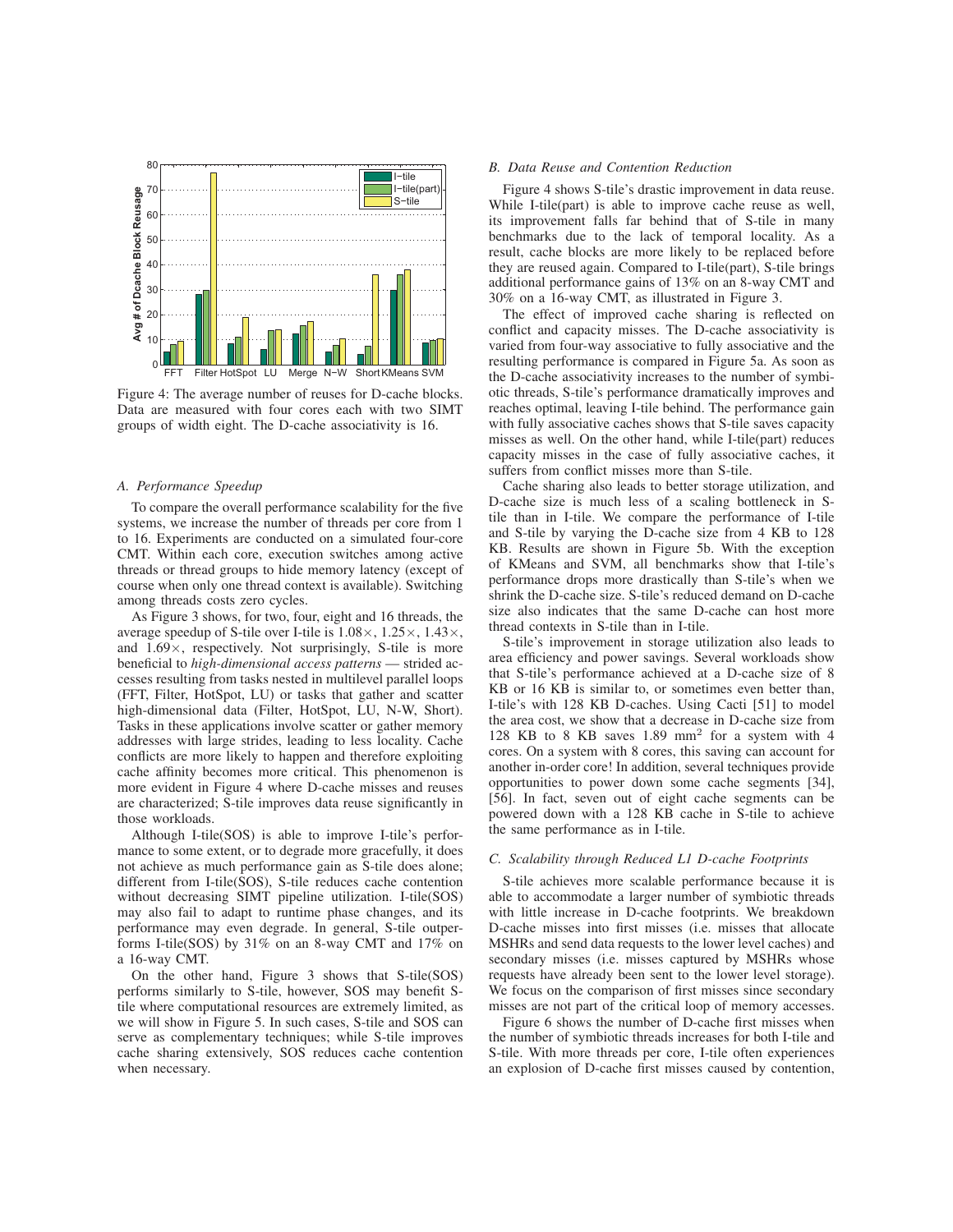

(b) Normalized speedup vs. D-cache size (KB). The D-cache associativity is 16.

Figure 5: D-cache sensitivity study conducted over a 16 way CMT. Each core has a SIMT width of eight. In each configuration, the average speedup across all benchmarks is shown as Average.



Figure 6: Number of D-cache first misses vs. Number of threads per core, measured with the same system configuration as Figure 3.

even though the D-cache associativity scales accordingly to the number of threads per core. This inevitably leads to cache thrashing. The number of D-cache misses are reduced by I-tile(part), however, it still keeps increasing with more threads.

On the other hand, the number of S-tile's D-cache misses remains relatively constant under the same scaling. In most benchmarks, the number of D-cache misses remains almost identical to that of single-threaded cores even with eight threads per core or more. It is also observed that S-tile alone is equally as effective as I-tile(SOS) in reducing the number of D-cache first misses, and this is achieved without decreasing the number of active threads. As a result, S-tile is able to scale parallel performance beyond other systems.

# *D. Sensitivity on Various Shared Cache Designs*



Figure 7: Sensitivity to the LLC cache design on a 16-way CMT. Each core has a SIMT width of eight. S-tile and Itile respond similarly to different LLC cache designs. S-tile performs consistently better than I-tile. In each configuration, the average speedup across all benchmarks is shown as Average.

Performance sensitivity on shared cache designs is also investigated. We scale the last level cache's (LLC's) associativity from 4 to 32 and show the resulting performance in Figure 7a. All systems show similar sensitivity to LLC associativity. S-tile does not improve LLC cache sharing by much because concurrent threads over different cores still operate on distinct tiles. Instead, SOS may be more effective in reducing LLC contention when the LLC's associativity is extremely small. Nevertheless, systems with S-tile always outperform their I-tile equivalent.

Both S-tile and I-tile suffer when the available LLC capacity is small, as illustrated in Figure 7b. In fact, S-tile's performance may even degrade to that of I-tile. In this scenario, both S-tile(SOS) and I-tile(SOS) perform significantly better than S-tile and I-tile, and S-tile(SOS) achieves the best speedup. With an LLC larger than 1024 KB, its capacity is no longer a scaling bottleneck, and performance starts to benefit more significantly from S-tile than from I-tile(SOS).

### *E. Applicability with Various Pipeline Configurations*

To demonstrate the wide variety of multi-threaded cores S-tile can benefit, we vary the number of scalar pipelines per core, or the width of a thread group, from 1 to 16. The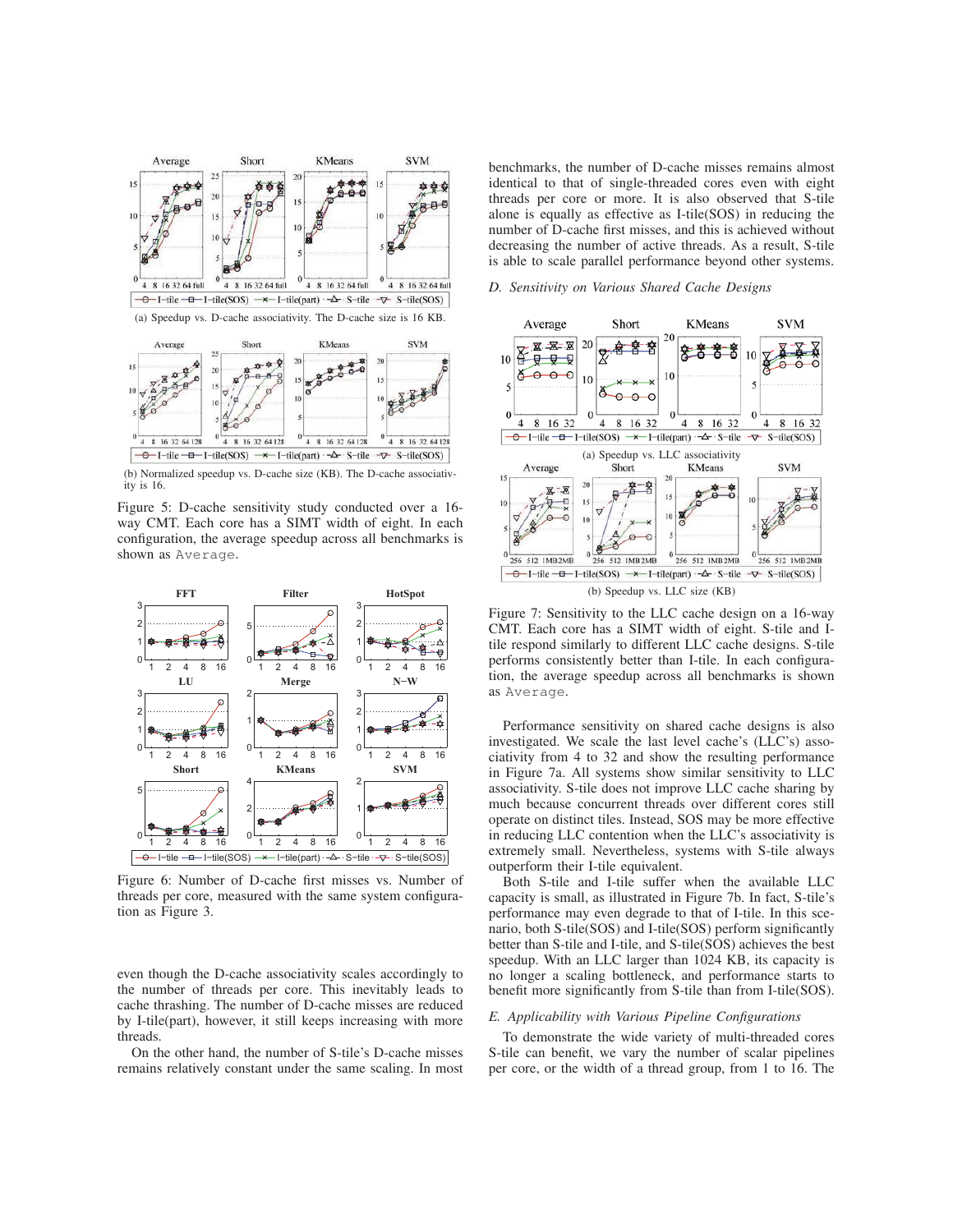

(a) Performance comparison of S-tile and I-tile over various multi-threaded cores. Speedup is normalized to the execution time on four single-threaded cores. Narrower bars denote S-tile speedup and wider bars denote I-tile.



(b) S-tile's average savings in D-cache misses compared to I-tile over various multithreaded cores..



(c) S-tile's average performance gains compared to I-tile(part).

Figure 8: Applicability for different pipeline configurations. Data is averaged across all benchmarks.

degree of multithreading, or the number of thread groups, is also varied from 1 to 16. Figure 8a illustrates the average speedup relative to the performance of 4 single-threaded cores over the memory system specified in Table I, with D-cache associativities equal to the total number of threads per core. The maximum speedups for I-tile and S-tile are  $2.39\times$  and  $3.54\times$  respectively, and both are achieved with a moderate degree of multithreading and pipeline width; too few thread groups are not able to sufficiently hide memory latency, while too many thread groups may involve more threads than necessary and increase cache contention. On the other hand, since we only model pipelines that operate in SIMT lockstep, a wider pipeline is more likely to suffer from stalls due to cache misses by individual threads or from under-utilization caused by divergent branches.

The speedup of S-tile over I-tile under the same configuration is maximized with a moderate degree of multithreading and pipeline width as well. This phenomenon has to do with the interaction between D-cache contention and the effectiveness of latency hiding; the benefit of S-tile can be increased with more thread groups due to more D-cache contention, at the same time, it may also be obscured by the improved latency hiding. While I-tile's performance may get closer to S-tile with more effective latency hiding, Figure 8b demonstrates that S-tile's savings in D-cache misses always grows with the number of threads per core. On the other hand, S-tile does not always benefit more with a wider pipeline; if S-tile is not able to eliminate cache misses simultaneously for *all* threads within the same group, a SIMT thread group has to stall anyway.

Compared to I-tile(part), S-tile's performance gains increase with a larger number of symbiotic threads, as shown in Figure 8c. Similar to the comparison of I-tile, S-tile benefits most with a modest degree of multi-threading and pipeline width.

It is also important to note that S-tile does not only benefit cores with SIMT pipelines. Even for a single scalar pipeline that switches among multiple threads, S-tile can lead to 10% performance gains over I-tile as well as I-tile(part). This indicates that S-tile and latency hiding techniques are complementary.

# *F. Energy Savings*

Since SAS promotes constructive cache sharing and significantly reduces the number of D-cache misses, it also significantly reduces the number of L2 cache lookups. As Figure 9 suggests, the energy budget on the L2 cache is reduced significantly using S-tile.

The performance gains also translate into lower leakage energy. Leakage accounts for a significant portion of total energy consumption at a technology node of 65nm or smaller. Therefore, execution time correlates closely with energy consumption. All benchmarks save energy with Stile, with an average energy savings of 36% compared to I-tile and 17% compared to I-tile(SOS) and I-tile(part). We observe the same trend that programs with high-dimensional access patterns benefit more from symbiotic tiling in energy consumption.



Figure 9: Energy consumption with four cores each with two SIMT groups of width eight. For each benchmark, five systems are shown and from left to right they are: I-tile, I-tile(SOS), I-tile(part), S-tile, and S-tile(SOS). Energy is normalized to each system's I-tile equivalent.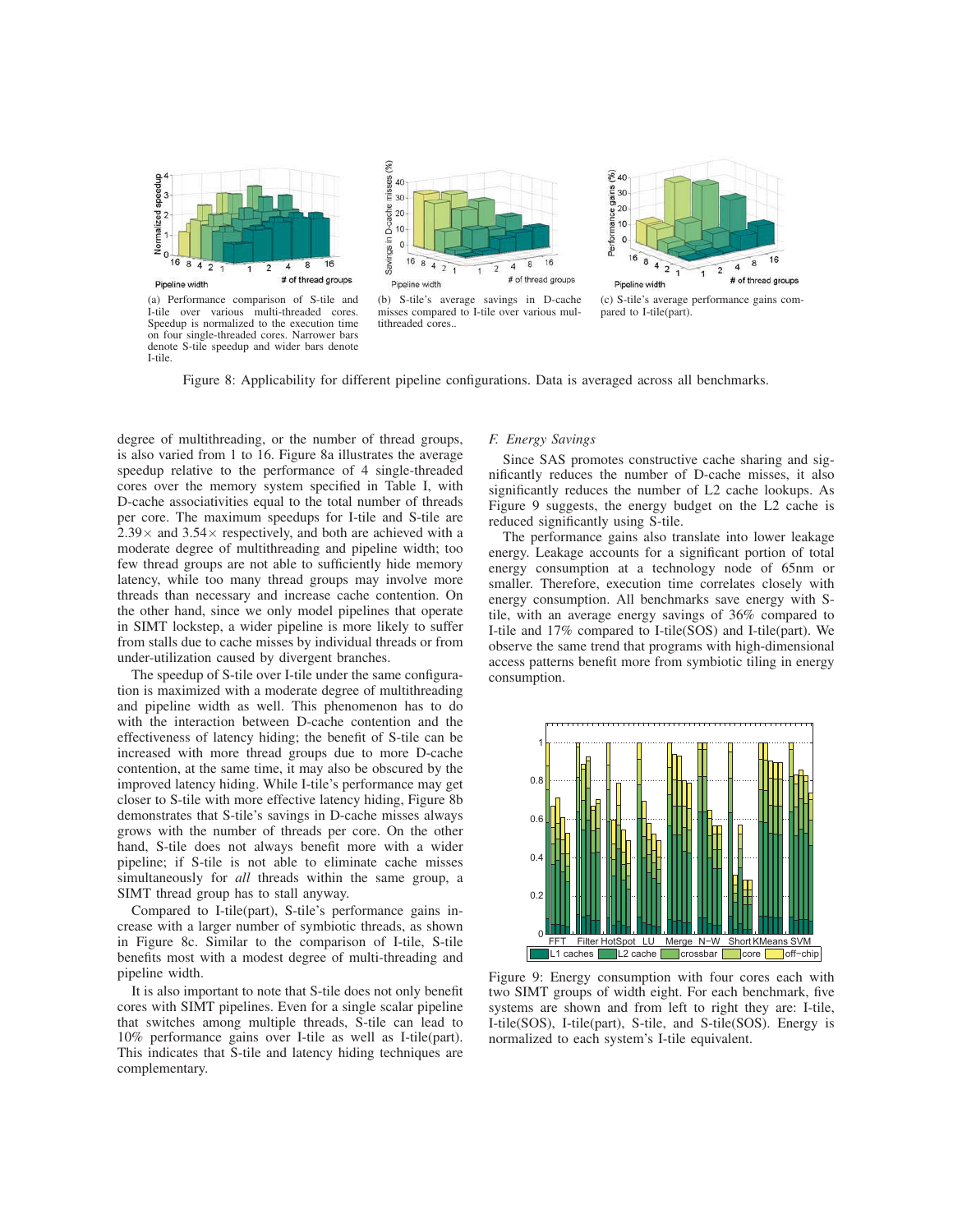#### VII. CONCLUSIONS AND FUTURE WORK

With emerging multithreaded cores, there has been some work on thread scheduling that reduces resource contention, but nothing that considers cache sharing among dozens or hundreds of concurrent threads sharing a common L1. Conventional data partitioning techniques can be adapted to subdivide data partitions among symbiotic threads for spatial locality; however, threads would still operate on disparate data and may suffer from conflict misses. The solution is to also exploit temporal locality among symbiotic threads. We propose symbiotic affinity scheduling (SAS) that partitions work according to the number of L1 caches, and then use all threads on that processing unit to work *simultaneously* on adjacent data in the same partition. This becomes particularly important for high-dimensional data accesses because their strided accesses penalize data-locality. The scheduler demonstrates an average speedup of  $1.69\times$  and average energy savings of 33% on the data-parallel benchmarks we studied. Based on conventional cache-blocking techniques, the exploited temporal locality brings additional 30% performance gains. It also outperforms adaptive contention reduction techniques by 17%.

Combining SAS with temporal blocking or hierarchical tiling [10] is a natural extension for future work. In fact, in this case, SAS becomes *essential* for CMTs, otherwise independent threads sharing the same cache are not able to coordinate and work on potentially time-skewed tiles optimized for individual caches.

Future work also includes extending SAS to cover parallel operations over trees and graphs. It would also be useful to integrate SAS into existing parallel programming APIs such as OpenMP [8].

# VIII. ACKNOWLEDGEMENTS

This work was supported in part by SRC grant No. 1607, NSF grant nos. IIS-0612049 and CNS-0615277, and a grant from Intel Research. We would like to thank Shuai Che and Jiawei Huang who helped us on the coding of HotSpot and LU for benchmarking, Jie Li who modeled the hardware schedulers in FPGA, and Michael Boyer and Mario Donato Marino for their helpful comments. We would also like to thank the anonymous reviewers for their insightful comments.

#### **REFERENCES**

- [1] LEON2 Processor. http://vlsicad.eecs.umich.edu/BK/Slots/ cache/www.gaisler.com/products/leon2/leon.html.
- [2] NVIDIAs next generation CUDA compute architecture: Fermi. *NVIDIA Corporation*, 2009.
- [3] G. Allen, W. Benger, T. Dramlitsch, T. Goodale, H.-C. Hege, G. Lanfermann, A.é Merzky, T. Radke, and E. Seidel. Cactus grid computing: Review of current development. In *Euro-Par '01*, pages 817–824, London, UK, 2001. Springer-Verlag.
- [4] K. Asanovic, R. Bodik, B. Christopher C., J. J. Gebis, P. Husbands, K. Keutzer, D. A. Patterson, W. L. Plishker, J. Shalf, S. W. Williams, and K. A. Yelick. The landscape of parallel computing research: A view from Berkeley. Technical Report UCB/EECS-2006-183, EECS Department, University of California, Berkeley, December 18 2006.
- [5] N. L. Binkert, R. G. Dreslinski, L. R. Hsu, K. T. Lim, A. G. Saidi, and S. K. Reinhardt. The M5 simulator: Modeling networked systems. *IEEE Micro*, 26(4), 2006.
- [6] G. E. Blelloch, P. B. Gibbons, and Y. Matias. Provably efficient scheduling for languages with fine-grained parallelism. In *ACM Proc. of Annu. Symp. on Para. Alg. and Archi.*, pages 1–12, 1995.
- [7] R. D. Blumofe. *Executing multithreaded programs efficiently*. PhD thesis, Cambridge, MA, USA, 1995.
- [8] OpenMP Architecture Review Board. OpenMP application program interface, May 2008.
- [9] D. Brooks, V. Tiwari, and M. Martonosi. Wattch: A Framework for Architectural-Level Power Analysis and Optimizations. In *ISCA 27*, June 2000.
- [10] L. Carter, J. Ferrante, and S. F. Hummel. Hierarchical tiling for improved superscalar performance. In *IPPS '95*, pages 239–245, Washington, DC, USA, 1995.
- [11] D. Chandra, F. Guo, S. Kim, and Y. Solihin. Predicting interthread cache contention on a chip multi-processor architecture. In *HPCA '05*, pages 340–351, Washington, DC, USA, 2005.
- [12] M. Chaudhuri. PageNUCA: Selected policies for page-grain locality management in large shared chip-multiprocessor caches. In *HPCA*, pages 227–238, Feb. 2009.
- [13] S. Che, M. Boyer, J. Meng, D. Tarjan, J. W. Sheaffer, and K. Skadron. A performance study of general purpose applications on graphisc processors using CUDA. *JPDC'08*, 2008.
- [14] S. Chen, P. B. Gibbons, M. Kozuch, V. Liaskovitis, A. Ailamaki, G. E. Blelloch, B. Falsafi, L. Fix, N. Hardavellas, T. C. Mowry, and C. Wilkerson. Scheduling threads for constructive cache sharing on CMPs. In *SPAA '07*, pages 105–115, New York, NY, USA, 2007.
- [15] Intel Corporation. Intel threading building blocks.
- [16] Intel Corporation. Pircture the future now: Intel AVX. http://software.intel.com/en-us/avx/.
- [17] NVIDIA Corporation. GeForce GTX 280 specifications. 2008.
- [18] L. Dagum. OpenMP: A proposed industry standard API for shared memory programming, October 1997.
- [19] William J. Dally et al. Merrimac: Supercomputing with streams. In *SC'03*, 2003.
- [20] K. Datta, M. Murphy, V. Volkov, S. Williams, J. Carter, L. Oliker, D. Patterson, J. Shalf, and K. Yelick. Stencil computation optimization and auto-tuning on state-of-the-art multicore architectures. In *SC '08*, pages 1–12, 2008.
- [21] J. D. Davis, J. Laudon, and K. Olukotun. Maximizing cmp throughput with mediocre cores. In *PACT '05*, pages 51–62, Washington, DC, USA, 2005.
- [22] K. Fatahalian, D. R. Horn, T. J. Knight, L. Leem, M. Houston, J. Y. Park, M. Erez, M. Ren, A. Aiken, W. J. Dally, and P. Hanrahan. Sequoia: Programming the memory hierarchy. In *SC'06*, 2006.